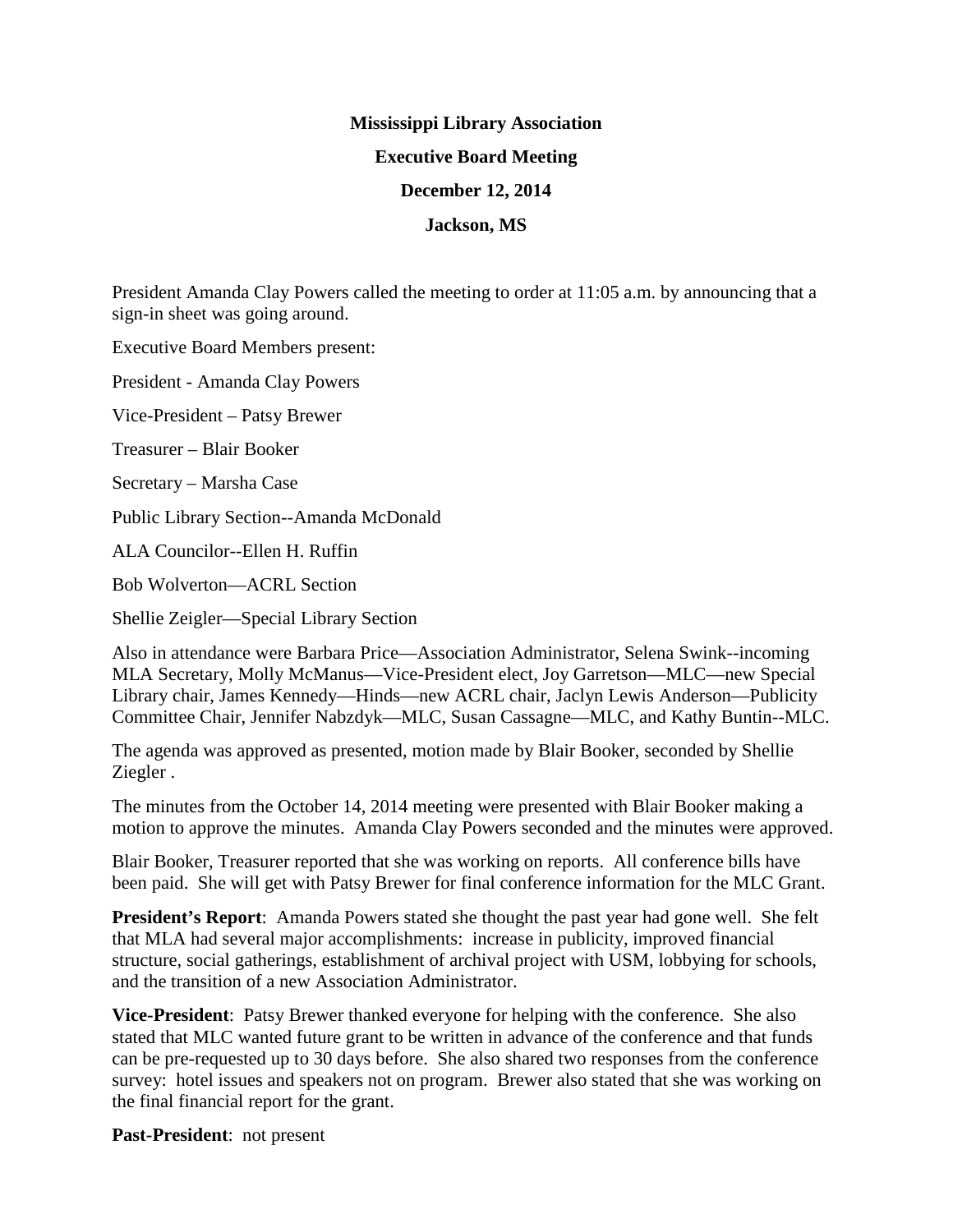Page 2

**Association Administrator**: Barbara Price stated that there are currently 482 members with 29 have already paid for 2015. Price stated that the implementation of the new database had proven most helpful with conference plans. She is still working on papers to be sent to USM for archival.

**ALA Councilor**: Ellen Ruffin will attend ALA Mid-Winter.

**SELA Councilor**: Melissa Dennis reported that she will be presenting at the Alabama Library Association/SELA meeting in Point Clear from April 7-10.

**ACRL**: Bob Wolverton reported that James Kennedy will be the new Section chair.

**Public Library**: Amanda McDonald reported that Wil'Lani Turner, Columbus/Lowndes, will be the new chair.

**School**: Not present.

**Special Libraries**: Shellie Zeigler reported that Joy Garretson will be the new Section chair.

**Trustees**: No chair.

**Archives Committee**: Fifty boxes of materials have been readied for USM. The SLIS is in agreement with an internship, needing a letter from MLA to move ahead.

**Awards Committee:** A written report was submitted showing that the committee had performed satisfactory. Erin Stringer will be the new Committee chair.

**Black Caucus**: Not present.

**Fiscal Management:** Committee met on Nov. 17 and Dec. 12, 2014. Review of finances determined what reports are needed. There is a charge to move CD to checking account. Then will possibly be put into mutual fund. It was determined that the scholarship funds will be kept separate. David Coker of Coker & Palmer will draw up financial proposal for future investing for the next meeting. Amanda Clay Powers will be chair for 2015. The 2015 budget will be the same as 2014.

**Legislative**: Pie Day will be Feb. 26, 2015.

**Long Range Planning:** Report submitted that committee was continuing to work on updating the handbook. Plans are moving forward to set up regional social events.

**Membership**: Suggests having a meeting at MLA with a keynote speaker.

**Publicity**: Jaclyn Lewis reported that committee had been publicizing MLC/MLA broadband proposal and there was good conference coverage on facebook, twitter and Instagram. She has also presented powerpoints to several USM classes. She also stated that the Publicity section of the handbook is extremely out of date.

**Web Services**: Molly McManus thanked Jennifer Nabzdyk for all of her hard work on the website and handbook revisions. Also stated that there is a need for a new chair as she is the incoming Vice-President/President Elect.

**MLC**: Susan Cassagne asked that MLA write a letter to legislators in support the broadband initiative. Deb Mitchell and Lynn Shurden will co-chair the Legislative Committee. Pie Day will be for all types of libraries, not just public.